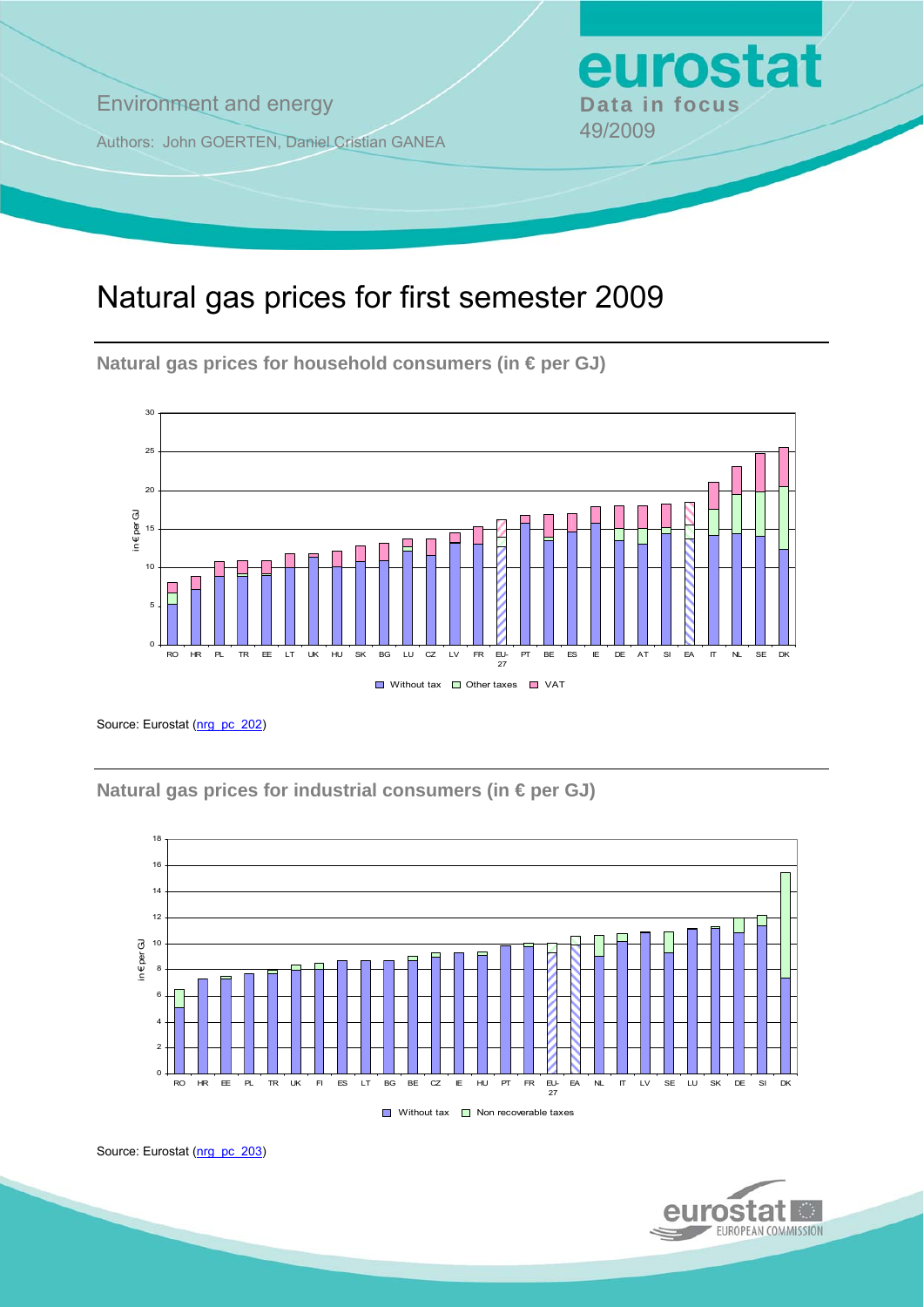|                        | <b>EU-27</b>   | EA             | <b>BE</b>     | <b>BG</b>     | CZ            | <b>DK</b>      | DE             | EE            | ΙE            | ES            | <b>FR</b>      | IT             | LV             | LT            |
|------------------------|----------------|----------------|---------------|---------------|---------------|----------------|----------------|---------------|---------------|---------------|----------------|----------------|----------------|---------------|
| Households<br>Industry | 16.21<br>10.01 | 18.44<br>10.55 | 16.82<br>9.04 | 13.14<br>8.74 | 13.75<br>9.29 | 25.55<br>15.43 | 18.00<br>11.98 | 10.96<br>7.50 | 17.89<br>9.30 | 16.98<br>8.73 | 15.29<br>10.01 | 21.04<br>10.79 | 14.54<br>10.87 | 11.80<br>8.73 |
|                        |                |                |               |               |               |                |                |               |               |               |                |                |                |               |
|                        | LU             | HU             | <b>NL</b>     | <b>AT</b>     | <b>PL</b>     | <b>PT</b>      | <b>RO</b>      | <b>SI</b>     | SK            | FI            | <b>SE</b>      | <b>UK</b>      | <b>HR</b>      | <b>TR</b>     |

**Natural gas prices for household and industrial consumers (in € per GJ)** 

Source: Eurostat ([nrg\\_pc\\_202](http://ec.europa.eu/eurostat/product?mode=view&code=nrg_pc_202), [nrg\\_pc\\_203\)](http://ec.europa.eu/eurostat/product?mode=view&code=nrg_pc_203)

**Natural gas prices for household and industrial consumers (in national currency per GJ for non-Euro Area countries)** 

|            | <b>BG</b> | CZ     | DK     | EE     | L٧    |       | HU      | <b>PL</b> | RO    | <b>SE</b> | <b>UK</b> | <b>HR</b> | <b>TR</b> |
|------------|-----------|--------|--------|--------|-------|-------|---------|-----------|-------|-----------|-----------|-----------|-----------|
| Households | 25.70     | 373.12 | 190.35 | 171.49 | 10.27 | 40.74 | 3526.11 | 48.34     | 34.34 | 269.00    | 10.58     | 65.40     | 23.34     |
| Industry   | 17.10     | 252.26 | 114.93 | 117.33 | 7.68  | 30.14 | 2723.22 | 34.61     | 27.44 | 119.00    | 7.46      | 54.04     | 17.20     |

Source: Eurostat [\(nrg\\_pc\\_202](http://ec.europa.eu/eurostat/product?mode=view&code=nrg_pc_202), [nrg\\_pc\\_203\)](http://ec.europa.eu/eurostat/product?mode=view&code=nrg_pc_203)

## **Share of taxes paid by end-users**

### **Share of taxes for household consumers: Share of taxes for industrial consumers:**

|           | <b>Basic price</b> | Other taxes<br>(excl. VAT) | <b>VAT</b> | <b>All Taxes</b> |           | <b>Basic price</b> | Non recoverable<br>taxes | Non recov<br>taxe: |
|-----------|--------------------|----------------------------|------------|------------------|-----------|--------------------|--------------------------|--------------------|
|           |                    | in $\epsilon$ per GJ       |            | in %             |           |                    | in $\epsilon$ per GJ     | in $%$             |
| <b>UK</b> | 11.28              | 0.00                       | 0.56       | 4.7              | IE        | 9.30               | 0.00                     | 0.0                |
| PT        | 15.68              | 0.00                       | 1.10       | 6.6              | PT        | 9.81               | 0.00                     | $0.0\,$            |
| LV        | 13.21              | 0.01                       | 1.32       | 9.2              | ES        | 8.73               | 0.00                     | $0.0\,$            |
| LU        | 12.19              | 0.58                       | 0.91       | 10.9             | LT        | 8.73               | 0.00                     | $0.0\,$            |
| IE        | 15.76              | 0.00                       | 2.13       | 11.9             | BG        | 8.74               | 0.00                     | $0.0\,$            |
| ES        | 14.64              | 0.00                       | 2.34       | 13.8             | PL        | 7.73               | 0.00                     | $0.0\,$            |
| <b>FR</b> | 13.01              | 0.00                       | 2.28       | 14.9             | <b>HR</b> | 7.32               | 0.00                     | $0.0\,$            |
| LT.       | 10.00              | 0.00                       | 1.80       | 15.3             | LV        | 10.86              | 0.01                     | 0.1                |
| SK        | 10.78              | 0.00                       | 2.05       | 16.0             | LU        | 11.08              | 0.13                     | $1.2$              |
| CZ        | 11.55              | 0.00                       | 2.19       | 16.0             | SK        | 11.12              | 0.18                     | $1.6\,$            |
| <b>HU</b> | 10.13              | 0.00                       | 2.03       | 16.7             | <b>FR</b> | 9.76               | 0.25                     | $2.5\,$            |
| BG        | 10.95              | 0.00                       | 2.19       | 16.7             | EE        | 7.30               | 0.20                     | $2.6\,$            |
| <b>TR</b> | 8.91               | 0.28                       | 1.65       | 17.8             | HU        | 9.13               | 0.26                     | $2.8\,$            |
| EE        | 8.99               | 0.30                       | 1.67       | 18.0             | CZ        | 8.98               | 0.31                     | 3.4                |
| <b>HR</b> | 7.26               | 0.00                       | 1.60       | 18.0             | BE        | 8.73               | 0.31                     | 3.4                |
| PL        | 8.85               | 0.00                       | 1.95       | 18.0             | <b>TR</b> | 7.71               | 0.28                     | 3.5                |
| BE        | 13.54              | 0.39                       | 2.89       | 19.5             | UK        | 7.99               | 0.36                     | 4.3                |
| SI        | 14.44              | 0.79                       | 3.05       | 21.0             | IT.       | 10.17              | 0.63                     | 5.8                |
| DE        | 13.48              | 1.65                       | 2.87       | 25.1             | FI.       | 8.00               | 0.50                     | $5.9\,$            |
| AT        | 13.13              | 1.90                       | 3.00       | 27.2             | SI        | 11.34              | 0.79                     | 6.5                |
| IT        | 14.19              | 3.35                       | 3.51       | 32.6             | DE        | 10.86              | 1.12                     | 9.3                |
| <b>RO</b> | 5.28               | 1.54                       | 1.29       | 34.9             | <b>SE</b> | 9.30               | 1.66                     | 15.1               |
| <b>NL</b> | 14.43              | 5.01                       | 3.69       | 37.6             | <b>NL</b> | 9.02               | 1.62                     | 15.2               |
| <b>SE</b> | 14.00              | 5.80                       | 4.97       | 43.5             | <b>RO</b> | 5.10               | 1.39                     | 21.4               |
| DK        | 12.40              | 8.05                       | 5.11       | 51.5             | DK        | 7.38               | 8.05                     | 52.2               |
| FI.       |                    |                            |            |                  | AT        |                    |                          |                    |

|           | <b>Basic price</b> | <b>Other taxes</b><br>(excl. VAT) | <b>VAT</b> | <b>All Taxes</b> |           | <b>Basic price</b> | Non recoverable<br>taxes | Non recoverable<br>taxes |
|-----------|--------------------|-----------------------------------|------------|------------------|-----------|--------------------|--------------------------|--------------------------|
|           |                    | in $\epsilon$ per GJ              |            | in %             |           |                    | in $\epsilon$ per GJ     | in %                     |
| JK        | 11.28              | 0.00                              | 0.56       | 4.7              | IE        | 9.30               | 0.00                     | 0.0                      |
| PТ        | 15.68              | 0.00                              | 1.10       | 6.6              | PT        | 9.81               | 0.00                     | 0.0                      |
| LV        | 13.21              | 0.01                              | 1.32       | 9.2              | ES        | 8.73               | 0.00                     | 0.0                      |
| LU        | 12.19              | 0.58                              | 0.91       | 10.9             | LT.       | 8.73               | 0.00                     | 0.0                      |
| ΙE        | 15.76              | 0.00                              | 2.13       | 11.9             | <b>BG</b> | 8.74               | 0.00                     | 0.0                      |
| $\bar{S}$ | 14.64              | 0.00                              | 2.34       | 13.8             | PL        | 7.73               | 0.00                     | 0.0                      |
| FR.       | 13.01              | 0.00                              | 2.28       | 14.9             | <b>HR</b> | 7.32               | 0.00                     | 0.0                      |
| LT        | 10.00              | 0.00                              | 1.80       | 15.3             | LV        | 10.86              | 0.01                     | 0.1                      |
| SК        | 10.78              | 0.00                              | 2.05       | 16.0             | LU        | 11.08              | 0.13                     | 1.2                      |
| CΖ        | 11.55              | 0.00                              | 2.19       | 16.0             | SK        | 11.12              | 0.18                     | 1.6                      |
| ٦U        | 10.13              | 0.00                              | 2.03       | 16.7             | <b>FR</b> | 9.76               | 0.25                     | 2.5                      |
| 3G        | 10.95              | 0.00                              | 2.19       | 16.7             | EE        | 7.30               | 0.20                     | 2.6                      |
| ΓR        | 8.91               | 0.28                              | 1.65       | 17.8             | HU        | 9.13               | 0.26                     | 2.8                      |
| ΞE        | 8.99               | 0.30                              | 1.67       | 18.0             | CZ        | 8.98               | 0.31                     | 3.4                      |
| HR.       | 7.26               | 0.00                              | 1.60       | 18.0             | BE        | 8.73               | 0.31                     | 3.4                      |
| PL        | 8.85               | 0.00                              | 1.95       | 18.0             | <b>TR</b> | 7.71               | 0.28                     | 3.5                      |
| ЗE        | 13.54              | 0.39                              | 2.89       | 19.5             | <b>UK</b> | 7.99               | 0.36                     | 4.3                      |
| SI        | 14.44              | 0.79                              | 3.05       | 21.0             | IT        | 10.17              | 0.63                     | 5.8                      |
| ЭE        | 13.48              | 1.65                              | 2.87       | 25.1             | FL.       | 8.00               | 0.50                     | 5.9                      |
| АT        | 13.13              | 1.90                              | 3.00       | 27.2             | <b>SI</b> | 11.34              | 0.79                     | 6.5                      |
| ΙT        | 14.19              | 3.35                              | 3.51       | 32.6             | <b>DE</b> | 10.86              | 1.12                     | 9.3                      |
| 50        | 5.28               | 1.54                              | 1.29       | 34.9             | <b>SE</b> | 9.30               | 1.66                     | 15.1                     |
| NL        | 14.43              | 5.01                              | 3.69       | 37.6             | <b>NL</b> | 9.02               | 1.62                     | 15.2                     |
| SЕ        | 14.00              | 5.80                              | 4.97       | 43.5             | <b>RO</b> | 5.10               | 1.39                     | 21.4                     |
| ЭK        | 12.40              | 8.05                              | 5.11       | 51.5             | <b>DK</b> | 7.38               | 8.05                     | 52.2                     |
| FI        |                    |                                   |            |                  | AT        | ÷                  |                          | ÷                        |

Source: Eurostat [\(nrg\\_pc\\_202](http://ec.europa.eu/eurostat/product?mode=view&code=nrg_pc_202)) Source: Eurostat [\(nrg\\_pc\\_203\)](http://ec.europa.eu/eurostat/product?mode=view&code=nrg_pc_203)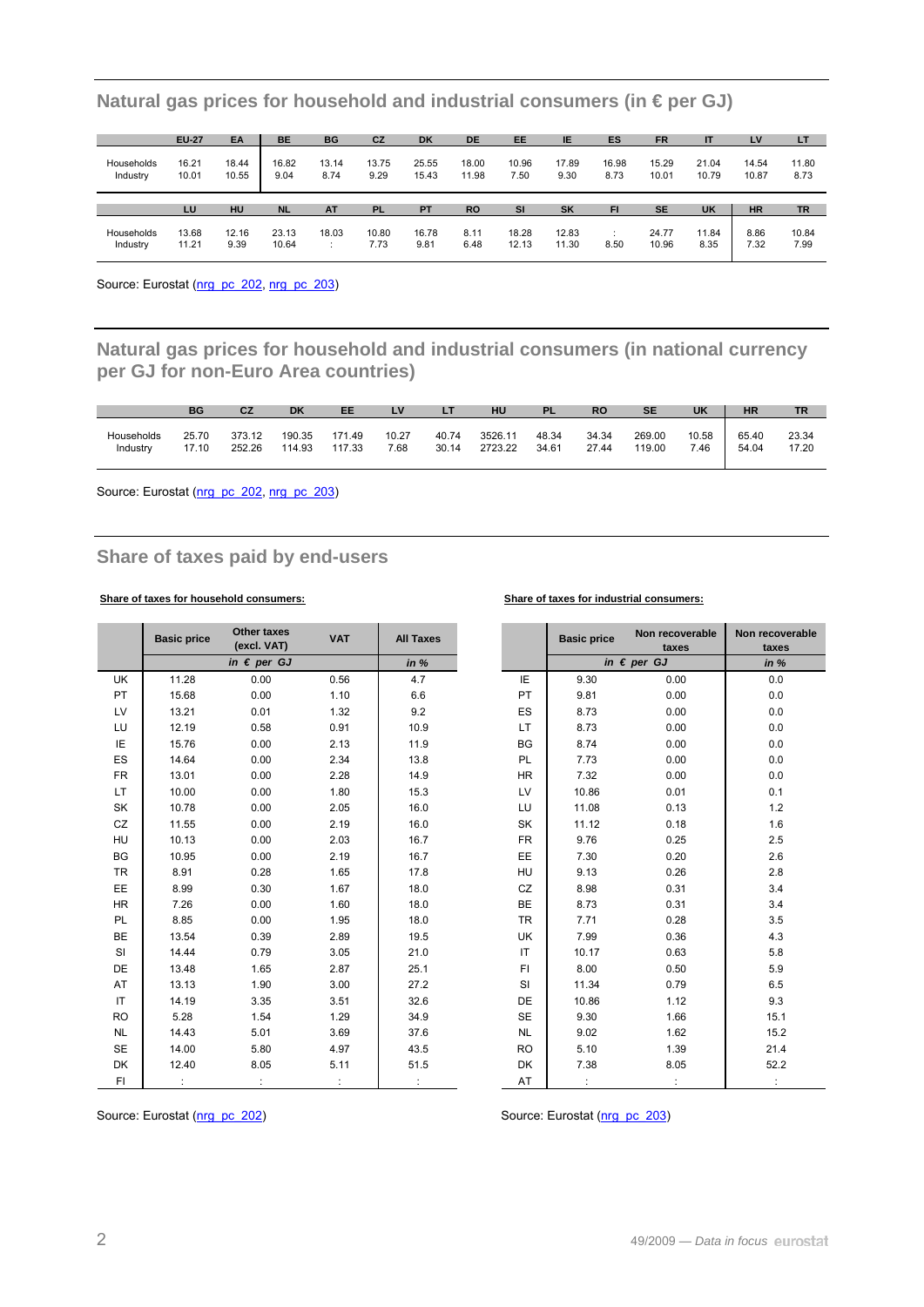Natural gas prices for household consumers (all taxes included) - comparison between first semester 2009 and first semester 2008 (in %)

|              | 2007s2   | 2008s1   | 2008s2               | 2009s1   | 2009s1<br>2008s1 |
|--------------|----------|----------|----------------------|----------|------------------|
|              |          |          | in $\epsilon$ per GJ |          | in %             |
| <b>RO</b>    | 9.51     | 9.21     | 9.33                 | 8.11     | $-11.9$          |
| LU           | 10.12    | 15.48    | 14.28                | 13.68    | $-11.6$          |
| <b>SE</b>    | 25.56    | 26.53    | 28.82                | 24.77    | $-6.6$           |
| PL           | 11.15    | 11.56    | 14.30                | 10.80    | $-6.6$           |
| PT           | 18.13    | 17.37    | 17.48                | 16.78    | $-3.4$           |
| DE           | 17.04    | 17.81    | 21.17                | 18.00    | 1.1              |
| BE           | 13.89    | 16.26    | 20.24                | 16.82    | 3.4              |
| <b>FR</b>    | 14.32    | 14.46    | 16.06                | 15.29    | 5.7              |
| ES           | 16.15    | 15.98    | 18.14                | 16.98    | 6.3              |
| <b>EU-27</b> | 14.44    | 15.11    | 17.46                | 16.21    | 7.3              |
| UK           | 9.91     | 10.99    | 13.29                | 11.84    | 7.7              |
| EA           | 16.55    | 17.06    | 19.66                | 18.44    | 8.1              |
| HU           | 10.62    | 11.24    | 12.93                | 12.16    | 8.2              |
| AT           | 16.95    | 16.27    | 17.11                | 18.03    | 10.8             |
| SK           | 11.57    | 11.42    | 12.92                | 12.83    | 12.3             |
| CZ           | 10.06    | 12.20    | 14.69                | 13.75    | 12.7             |
| HR           | 7.60     | 7.59     | 7.70                 | 8.86     | 16.7             |
| EE           | 7.30     | 9.30     | 10.30                | 10.96    | 17.9             |
| SI           | 14.14    | 15.51    | 19.77                | 18.28    | 17.9             |
| ΙE           | 16.85    | 15.09    | 18.05                | 17.89    | 18.6             |
| <b>NL</b>    | 19.14    | 19.37    | 21.03                | 23.13    | 19.4             |
| <b>TR</b>    | 9.16     | 9.04     | 12.96                | 10.84    | 19.9             |
| IT           | 17.15    | 17.47    | 19.99                | 21.04    | 20.5             |
| LT           | 6.52     | 9.15     | 10.63                | 11.80    | 29.0             |
| BG           | 8.98     | 9.85     | 10.86                | 13.14    | 33.4             |
| LV           | 8.65     | 8.70     | 13.88                | 14.54    | 67.0             |
| DK           | 36.89    | $\vdots$ | 26.57                | 25.55    | $\vdots$         |
| FI           | $\vdots$ | $\vdots$ | $\vdots$             | $\vdots$ | $\vdots$         |

Percentage change in natural gas prices for household consumers, 2009s1 and 2008s1



Source: Eurostat (nrg pc 202)

Source: Eurostat (nrg pc 202)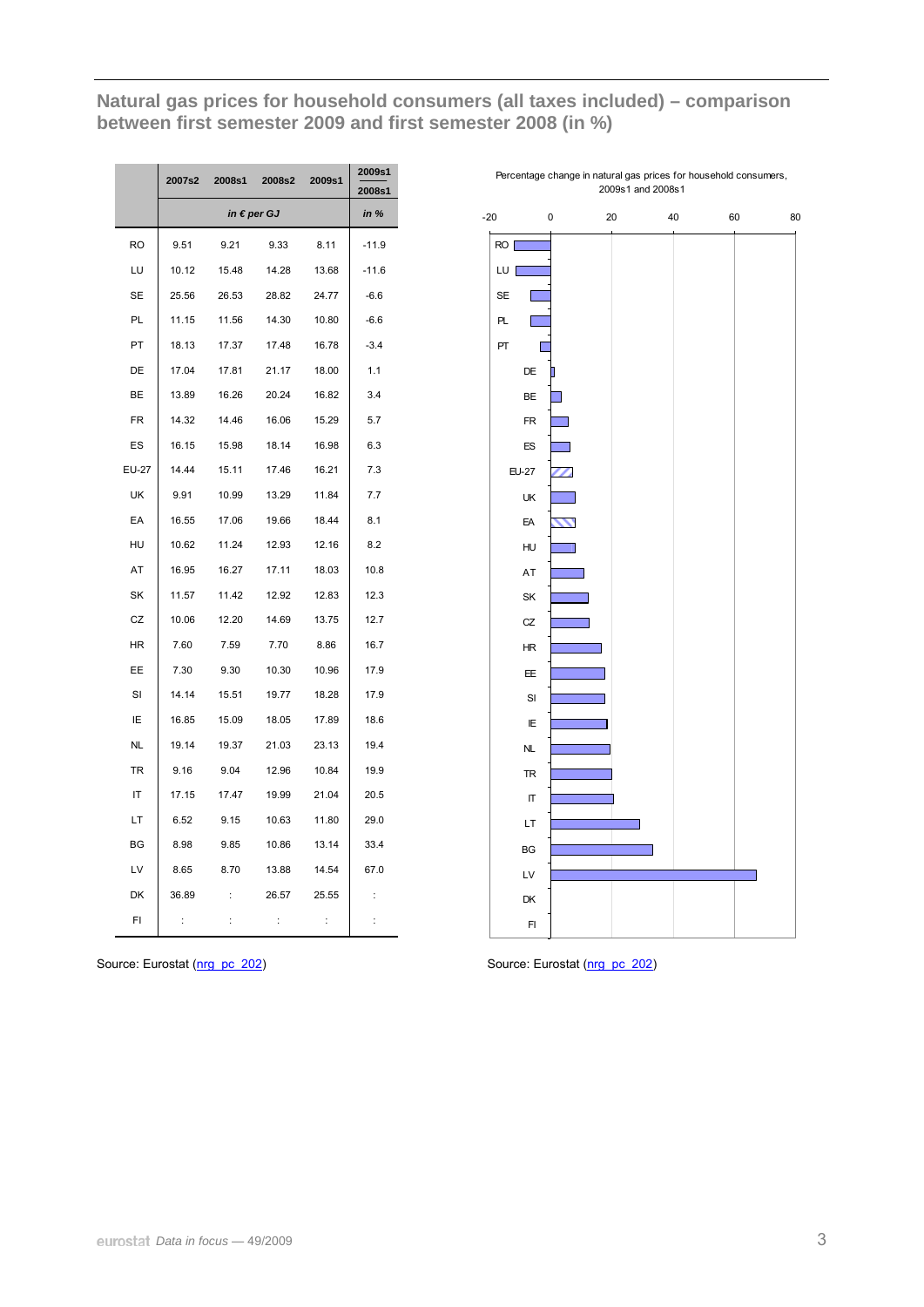Natural gas prices for industrial consumers (VAT and all other recoverable taxes and levies excluded) – comparison between first semester 2009 and first semester 2008 (in %)

|              | 2007s2   | 2008s1   | 2008s2               | 2009s1   | 2009s1<br>2008s1 |
|--------------|----------|----------|----------------------|----------|------------------|
|              |          |          | in $\epsilon$ per GJ |          | in %             |
| <b>SE</b>    | 12.49    | 14.37    | 14.72                | 10.96    | $-23.7$          |
| <b>RO</b>    | 7.89     | 7.79     | 7.76                 | 6.48     | $-16.8$          |
| IE           | 9.72     | 11.05    | 10.99                | 9.30     | $-15.8$          |
| PL           | 7.22     | 8.36     | 9.33                 | 7.73     | $-7.5$           |
| DE           | 10.79    | 12.40    | 13.81                | 11.98    | $-3.4$           |
| HU           | 8.57     | 9.69     | 11.71                | 9.39     | $-3.0$           |
| BE           | 7.83     | 9.15     | 10.79                | 9.04     | $-1.2$           |
| LT           | 6.76     | 8.79     | 12.14                | 8.73     | $-0.6$           |
| CZ           | 6.82     | 8.87     | 10.95                | 9.29     | 4.7              |
| <b>EU-27</b> | 8.47     | 9.45     | 10.97                | 10.01    | 5.9              |
| EA           | 8.90     | 9.95     | 11.49                | 10.55    | 6.1              |
| LU           | 8.73     | 10.49    | 11.33                | 11.21    | 6.9              |
| EE           | 5.04     | 6.97     | 8.76                 | 7.50     | 7.6              |
| FI           | 6.80     | 7.90     | 9.30                 | 8.50     | 7.6              |
| UK           | 7.17     | 7.73     | 8.69                 | 8.35     | 8.0              |
| <b>FR</b>    | 8.51     | 9.23     | 10.85                | 10.01    | 8.5              |
| <b>NL</b>    | 9.10     | 9.61     | 10.64                | 10.64    | 10.7             |
| PT           | 8.20     | 8.69     | 9.21                 | 9.81     | 12.9             |
| TR           | 6.91     | 7.04     | 9.31                 | 7.99     | 13.4             |
| ES           | 7.07     | 7.64     | 9.03                 | 8.73     | 14.3             |
| ΗR           | 6.42     | 6.37     | 6.41                 | 7.32     | 14.8             |
| IT           | 8.36     | 9.34     | 11.32                | 10.79    | 15.6             |
| SI           | 8.84     | 10.12    | 12.66                | 12.13    | 19.9             |
| SK           | 7.98     | 8.92     | 13.12                | 11.30    | 26.8             |
| LV           | 7.70     | 7.92     | 11.01                | 10.87    | 37.3             |
| BG           | 5.02     | 5.72     | 7.43                 | 8.74     | 53.0             |
| DK*          | 7.34     | $\vdots$ | 16.90                | 15.43    | t                |
| AT           | $\vdots$ | t        | t                    | $\vdots$ | $\vdots$         |



Percentage change in natural gas prices for industrial consumers, 2009s1 and 2008s1

Source: Eurostat (nrg pc 203)

Source: Eurostat (nrg pc 203)

\* Price difference for Denmark between 2007s2 and 2008s2 is due to changes in the data collection methodology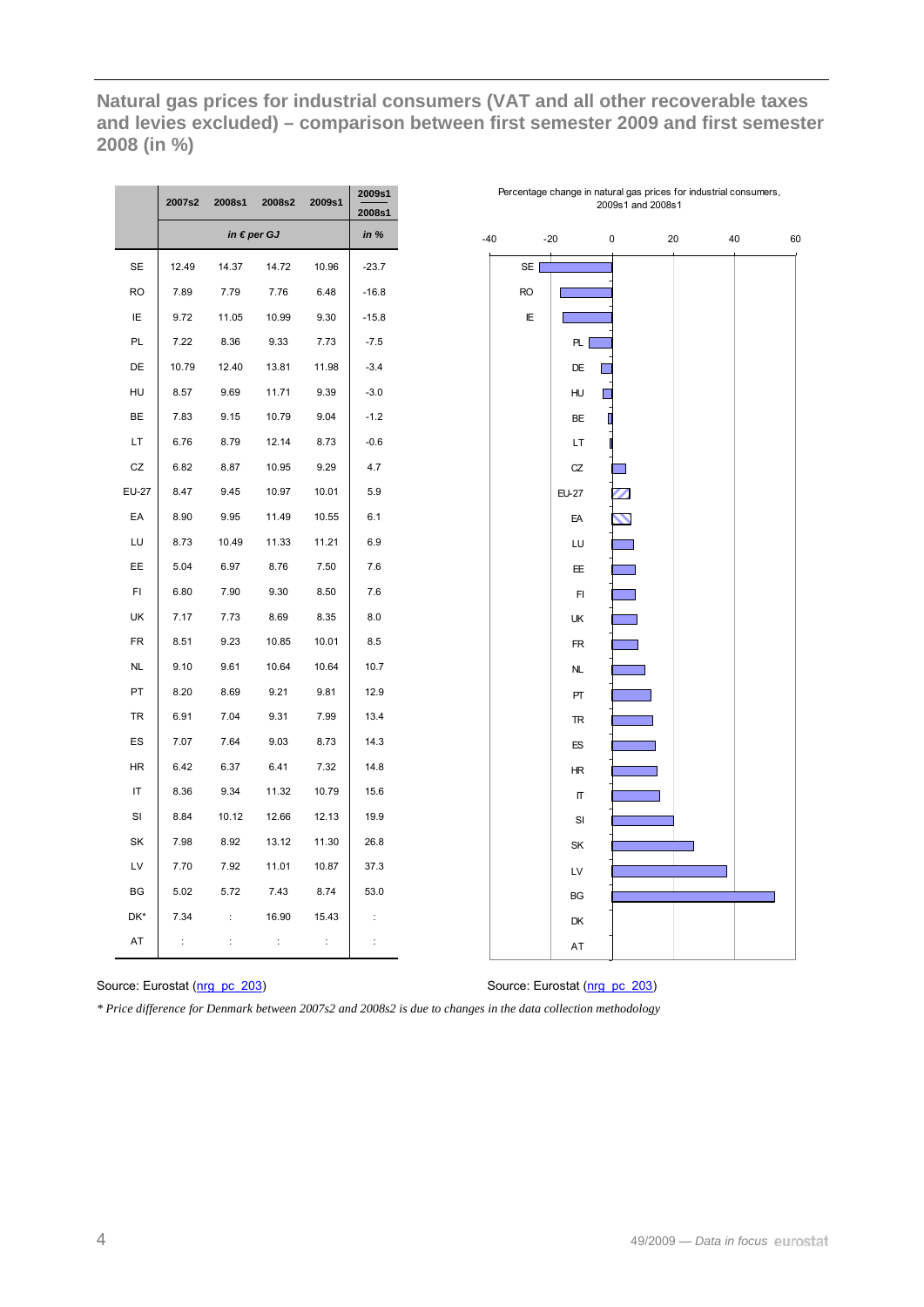## **Natural gas prices in purchasing power standards (PPS) per GJ for household consumers (all taxes included)**



Source: Eurostat [\(nrg\\_pc\\_202](http://ec.europa.eu/eurostat/product?mode=view&code=nrg_pc_202))

**Natural gas prices in purchasing power standards (PPS) per GJ for household consumers (all taxes included)** 

|            | <b>BE</b> | <b>BG</b> | CZ        | <b>DK</b> | <b>DE</b> | EE        | IE        | ES        | <b>FR</b> | ΙT        | LV        | ш         | LU    |
|------------|-----------|-----------|-----------|-----------|-----------|-----------|-----------|-----------|-----------|-----------|-----------|-----------|-------|
| Households | 14.87     | 27.42     | 20.79     | 17.14     | 16.76     | 14.91     | 15.32     | 18.01     | 13.25     | 19.30     | 19.96     | 17.47     | 11.42 |
|            |           |           |           |           |           |           |           |           |           |           |           |           |       |
|            | HU        | <b>NL</b> | <b>AT</b> | <b>PL</b> | PT        | <b>RO</b> | <b>SI</b> | <b>SK</b> | <b>SE</b> | <b>UK</b> | <b>HR</b> | <b>TR</b> |       |

Source: Eurostat ([nrg\\_pc\\_202](http://ec.europa.eu/eurostat/product?mode=view&code=nrg_pc_202))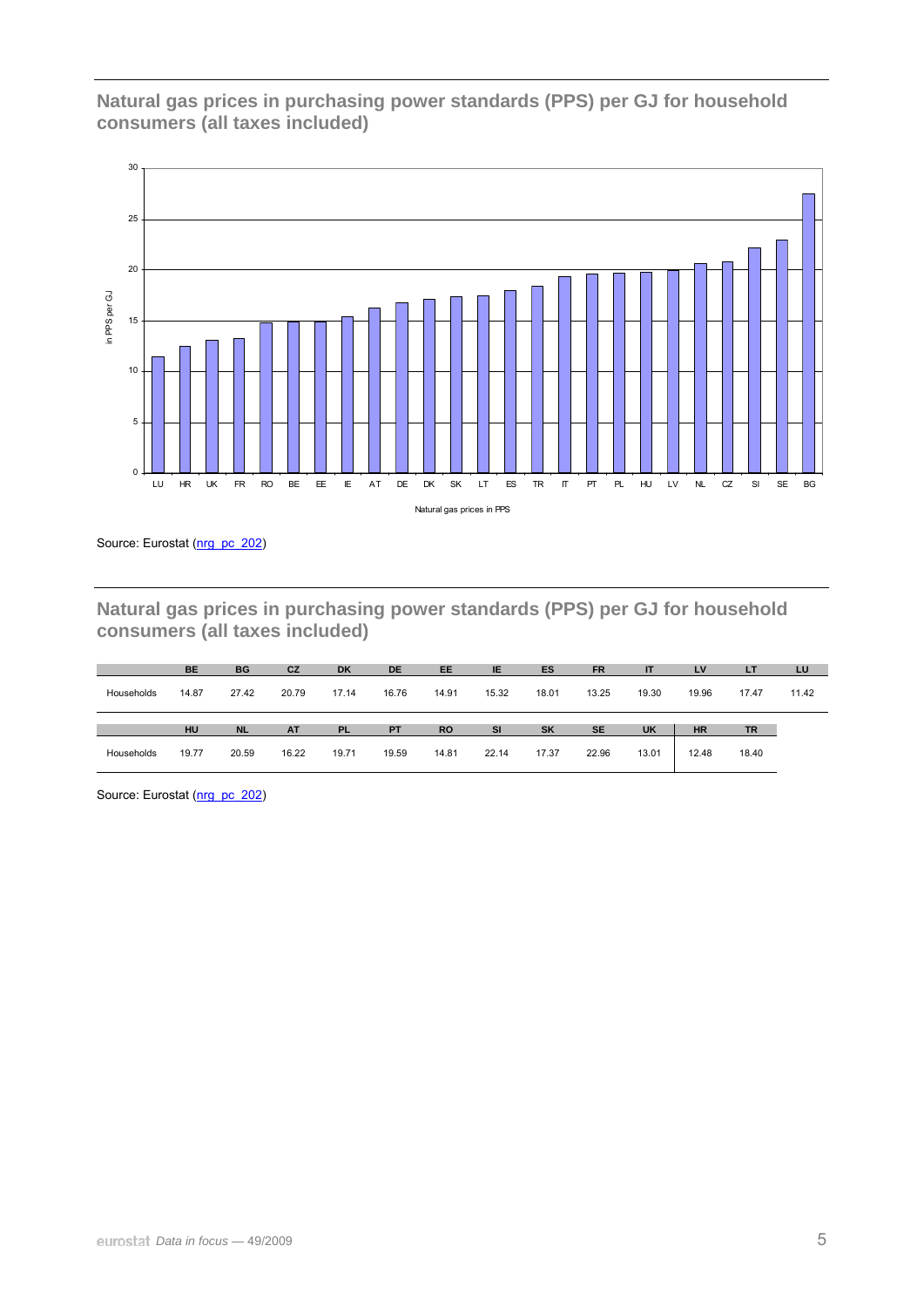## **Comments**

'Household consumers' refer to consumer band D2 (annual consumption between 20 and 200 GJ).

'Industrial consumers' refer to consumer band I3 (annual consumption between 10 000 and 100 000 GJ).

No price data for Austria (for industrial consumers).

Level 2 price for Italy (for industrial consumers): level 3 price minus VAT (10%).

Due to the limited size of the gas markets, gas prices are not available for Finland (for household consumers) and Greece.

Gas prices are not applicable for Cyprus and Malta.

- ":" = not available
- GJ = Gigajoule

#### EU aggregates:

**EU-27** = aggregated prices weighted by consumption for the following EU countries: Belgium (BE), Bulgaria (BG), Czech Republic (CZ), Denmark (DK), Germany (DE), Estonia (EE), Ireland (IE), Greece (EL), Spain (ES), France (FR), Italy (IT), Cyprus (CY), Latvia (LV), Lithuania (LT), Luxembourg (LU), Hungary (HU), Malta (MT), the Netherlands (NL), Austria (AT), Poland (PL), Portugal (PT), Romania (RO), Slovenia (SI), Slovakia (SK), Finland (FI), Sweden (SE) and the United Kingdom (UK).

**EA** = aggregated prices weighted by consumption for the following Euro Area countries: EA-13 from 01.01.2007 (Belgium, Germany, Greece, Spain, France, Ireland, Italy, Luxembourg, the Netherlands, Austria, Portugal, Slovenia and Finland); EA-15 from 01.01.2008 (EA-13 + Cyprus and Malta); EA-16 from 01.01.2009 (EA-15 + Slovakia).

HICP indicator (Harmonized Indices of Consumer Prices) was used for EU and EA aggregates where price data was missing.

#### Exchange rates:

Prices for the standard consumers are given in national currencies, PPS (Purchasing Power Standard, annual estimated value) and in euro (average exchange rate first semester 2009).

#### Conversion table in euro for non-Euro Area countries

|                       |    |       | $1$ EUR = |                |           |       | $1$ EUR = |
|-----------------------|----|-------|-----------|----------------|-----------|-------|-----------|
| <b>Bulgaria</b>       | BG | (BGN) | 1.96      | Poland         | <b>PL</b> | (PLN) | 4.48      |
| <b>Czech Republic</b> | cz | (CZK) | 27.14     | Romania        | <b>RO</b> | (RON) | 4.23      |
| <b>Denmark</b>        | DK | (DKK) | 7.45      | Sweden         | <b>SE</b> | (SEK) | 10.86     |
| Estonia               | EE | (EKK) | 15.65     | United Kingdom | UK        | (GBP) | 0.89      |
| Latvia                | LV | (LVL) | 0.71      | Croatia        | <b>HR</b> | (HRK) | 7.38      |
| Lithuania             | LT | (LTL) | 3.45      | Turkey         | TR        | (TRY) | 2.15      |
| Hungary               | HU | (HUF) | 289.95    | Norway         | <b>NO</b> | (NOK) | 8.90      |

Source: Eurostat ([ert\\_bil\\_eur\\_q\)](http://ec.europa.eu/eurostat/product?mode=view&code=ert_bil_eur_q)